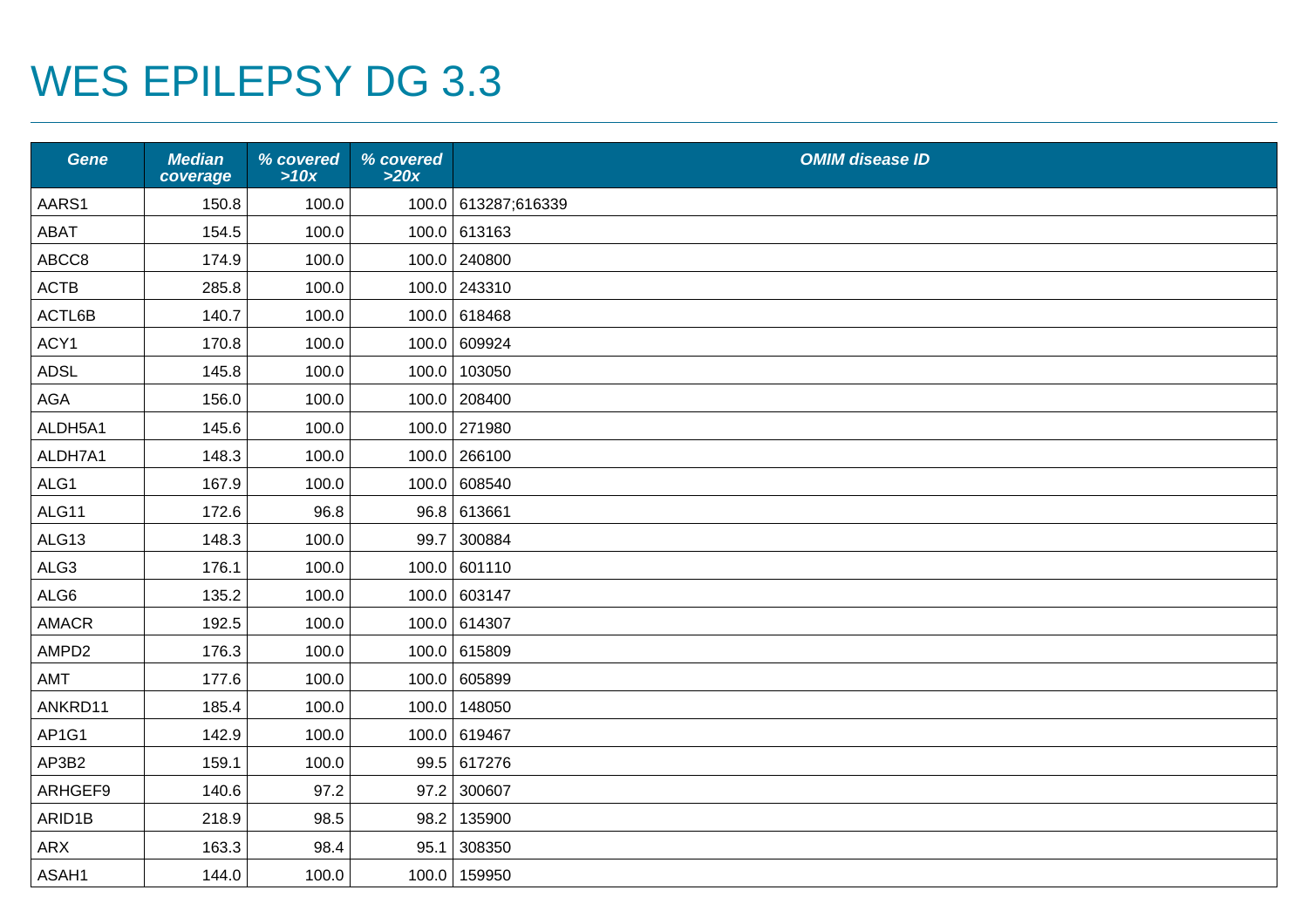| <b>ASL</b>         | 155.3 | 100.0 | 100.0 207900            |
|--------------------|-------|-------|-------------------------|
| <b>ASNS</b>        | 152.0 | 100.0 | 100.0 615574            |
| ASXL3              | 190.1 | 100.0 | 100.0 615485            |
| ATP1A2             | 183.0 | 100.0 | 100.0 104290            |
| ATP1A3             | 182.6 | 100.0 | 100.0 614820            |
| ATP6AP2            | 136.5 | 100.0 | 100.0 300423            |
| ATP7A              | 147.8 | 100.0 | 100.0 309400            |
| <b>ATRX</b>        | 161.5 | 100.0 | 100.0 301042            |
| AUTS2              | 197.8 | 100.0 | 100.0 615834            |
| BOLA3              | 154.3 | 100.0 | 100.0 614299            |
| BRAT1              | 209.8 | 100.0 | 100.0 614498            |
| <b>BTD</b>         | 168.3 | 83.1  | 83.1 253260             |
| CACNA1A            | 184.7 | 100.0 | 100.0 141500            |
| CACNA1E            | 176.9 | 100.0 | 100.0 618285            |
| CACNA2D2           | 161.1 | 100.0 | 100.0 618501            |
| CACNB4             | 172.7 | 100.0 | 100.0 607682            |
| CAD                | 166.6 | 100.0 | 100.0 616457            |
| CASK               | 145.1 | 100.0 | 100.0 300749            |
| CASQ2              | 147.9 | 100.0 | 100.0 611938            |
| CDKL5              | 135.9 | 92.3  | $91.9$ 300672           |
| CERT1              | 161.3 | 100.0 | 100.0 616351            |
| CHD <sub>2</sub>   | 156.0 | 100.0 | 100.0 615369            |
| CHD <sub>5</sub>   | 196.8 | 100.0 | 100.0 No OMIM phenotype |
| CHRNA2             | 218.0 | 100.0 | 100.0 610353            |
| CHRNA4             | 210.0 | 100.0 | 100.0 600513            |
| CHRNB <sub>2</sub> | 208.2 | 100.0 | 100.0 605375            |
| <b>CIC</b>         | 263.4 | 100.0 | 100.0 617600            |
| CILK1              | 156.5 | 100.0 | 100.0 617924            |
| CLCN4              | 183.6 | 100.0 | 100.0 300114            |
| CLDN16             | 172.9 | 100.0 | 100.0 248250            |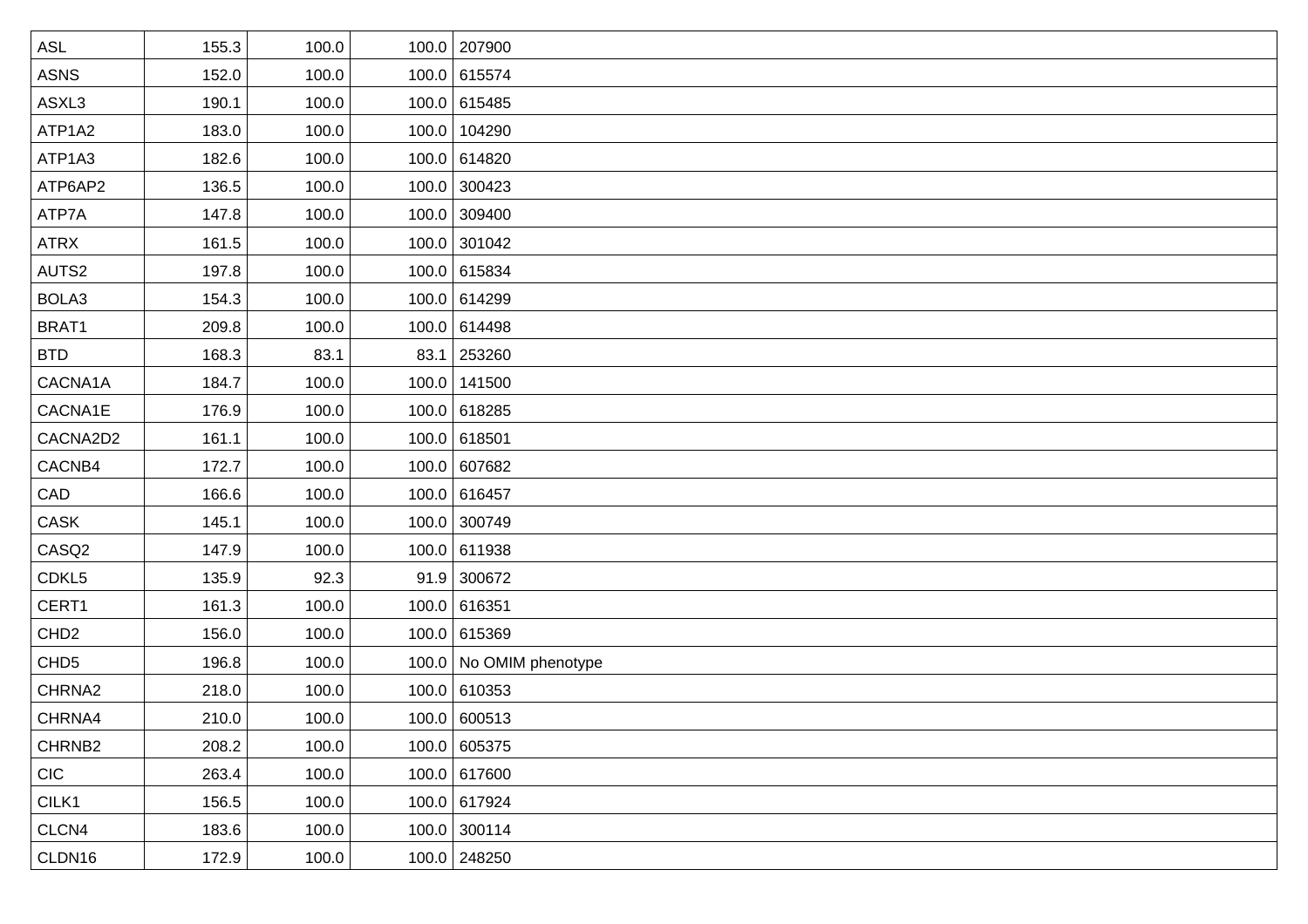| CLDN19            | 178.2 | 100.0 | 100.0 248190  |
|-------------------|-------|-------|---------------|
| CLN <sub>3</sub>  | 166.8 | 92.5  | $92.5$ 204200 |
| CLN <sub>5</sub>  | 128.9 | 71.8  | 71.6 256731   |
| CLN6              | 165.7 | 100.0 | 100.0 601780  |
| CLN8              | 245.6 | 100.0 | 100.0 610003  |
| CNNM <sub>2</sub> | 185.0 | 100.0 | 100.0 613882  |
| CNTN <sub>2</sub> | 175.9 | 100.0 | 100.0 615400  |
| CNTNAP2           | 180.1 | 100.0 | 100.0 610042  |
| COA8              | 161.3 | 93.6  | $93.5$ 220110 |
| COL4A1            | 163.9 | 100.0 | 100.0 175780  |
| COLGALT1          | 148.6 | 100.0 | 100.0 618360  |
| COQ <sub>2</sub>  | 163.4 | 97.2  | 97.2   607426 |
| COQ4              | 167.7 | 100.0 | 100.0 616276  |
| COQ8A             | 195.8 | 100.0 | 100.0 612016  |
| CPA6              | 143.2 | 100.0 | 100.0 614417  |
| CPS1              | 152.7 | 100.0 | 100.0 237300  |
| CPT <sub>2</sub>  | 190.1 | 100.0 | 100.0 600649  |
| CSNK2B            | 231.1 | 100.0 | 100.0 618732  |
| <b>CSTB</b>       | 155.3 | 100.0 | 100.0 254800  |
| <b>CTSD</b>       | 173.8 | 100.0 | 100.0 610127  |
| <b>CTSF</b>       | 162.0 | 100.0 | 100.0 615362  |
| CUL4B             | 137.7 | 100.0 | 99.6 300354   |
| CUX <sub>2</sub>  | 203.8 | 100.0 | 100.0 618141  |
| D2HGDH            | 193.2 | 100.0 | 100.0 600721  |
| DARS1             | 128.3 | 100.0 | 100.0 615281  |
| DARS2             | 145.7 | 100.0 | 100.0 611105  |
| <b>DCX</b>        | 182.9 | 100.0 | 100.0 300067  |
| DDX3X             | 144.1 | 99.1  | 97.5 300958   |
| DENND5A           | 165.0 | 100.0 | 100.0 617281  |
| DEPDC5            | 163.7 | 100.0 | 100.0 604364  |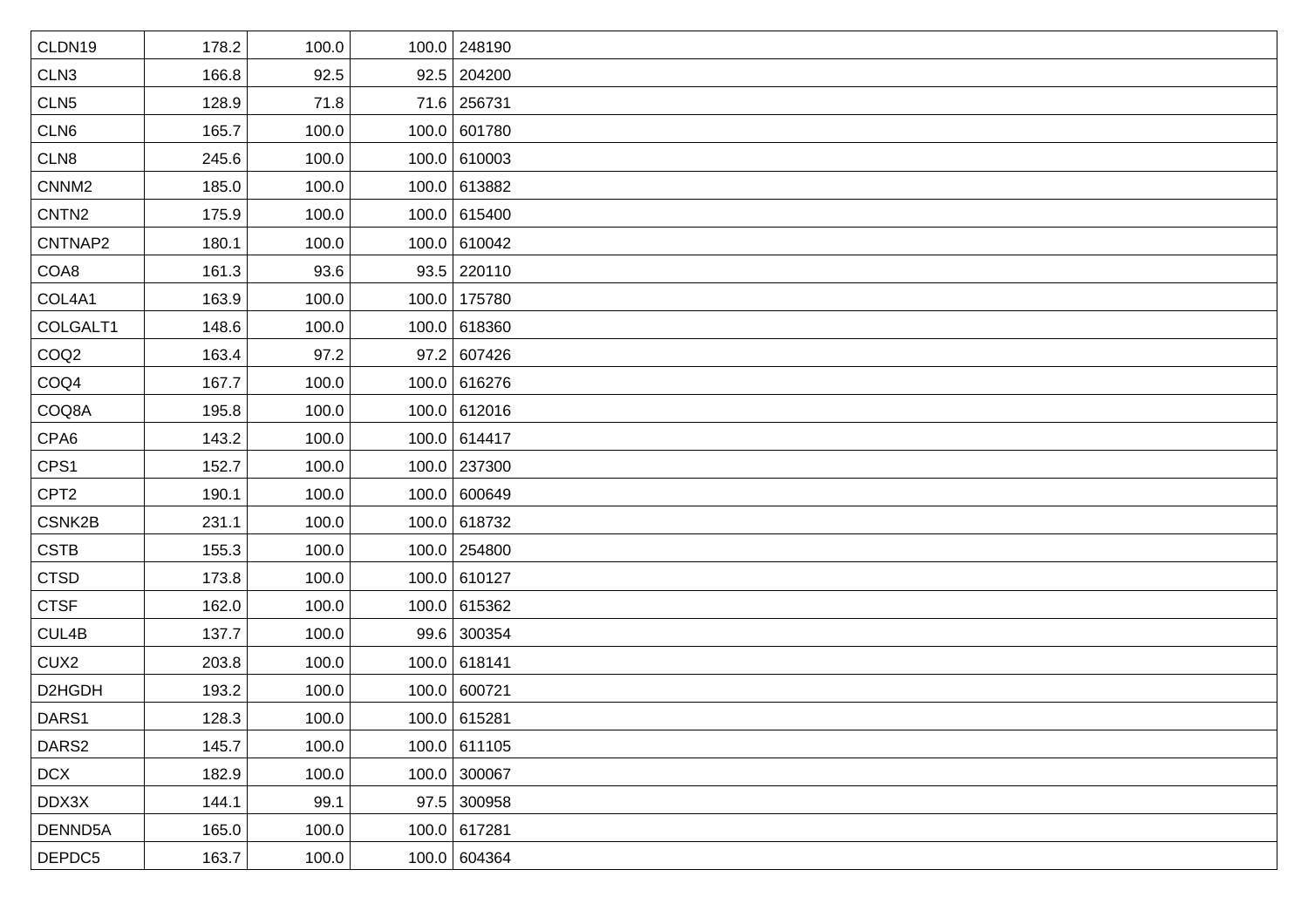| <b>DHDDS</b>     | 136.7 | 95.2  |      | 95.2 617836             |
|------------------|-------|-------|------|-------------------------|
| DIAPH1           | 146.3 | 100.0 |      | 99.4 616632             |
| <b>DLAT</b>      | 155.5 | 100.0 |      | 100.0 245348            |
| DNAJC5           | 173.1 | 100.0 |      | 100.0 162350            |
| DNM1             | 166.9 | 97.7  |      | 97.5 616346             |
| DNM1L            | 139.0 | 100.0 |      | 100.0 614388            |
| DOCK7            | 146.7 | 100.0 |      | 100.0 615730            |
| DPAGT1           | 160.9 | 100.0 |      | 100.0 608093            |
| DPM1             | 134.1 | 99.1  | 97.1 | 608799                  |
| DPM <sub>2</sub> | 229.9 | 100.0 |      | 100.0 615042            |
| <b>DPYD</b>      | 158.6 | 100.0 |      | 100.0 274270            |
| <b>DPYS</b>      | 181.1 | 100.0 |      | 100.0 222748            |
| <b>DTYMK</b>     | 143.5 | 100.0 |      | 100.0 No OMIM phenotype |
| DYNC1H1          | 161.1 | 100.0 |      | 100.0 614563            |
| DYRK1A           | 177.2 | 100.0 |      | 100.0 614104            |
| EBP              | 178.8 | 100.0 |      | 100.0 300960            |
| EEF1A2           | 172.8 | 100.0 |      | 100.0 616409            |
| EFHC1            | 159.6 | 98.0  |      | 98.0 254770;607631      |
| <b>EGF</b>       | 162.6 | 100.0 |      | 100.0 611718            |
| EHMT1            | 178.9 | 99.9  |      | 99.7 610253             |
| EIF2B1           | 155.0 | 100.0 |      | 100.0 603896            |
| EIF2B2           | 155.6 | 100.0 |      | 100.0 603896            |
| EIF2B3           | 148.7 | 100.0 |      | 100.0 603896            |
| EIF2B4           | 163.3 | 100.0 |      | 100.0 603896            |
| EIF2B5           | 160.3 | 100.0 |      | 100.0 603896            |
| EPM2A            | 158.9 | 100.0 |      | 100.0 254780            |
| ETHE1            | 170.0 | 100.0 |      | 100.0 602473            |
| EXOSC3           | 170.7 | 100.0 |      | 100.0 614678            |
| FA2H             | 172.8 | 100.0 |      | 100.0 612319            |
| FARS2            | 173.4 | 100.0 |      | 100.0 614946            |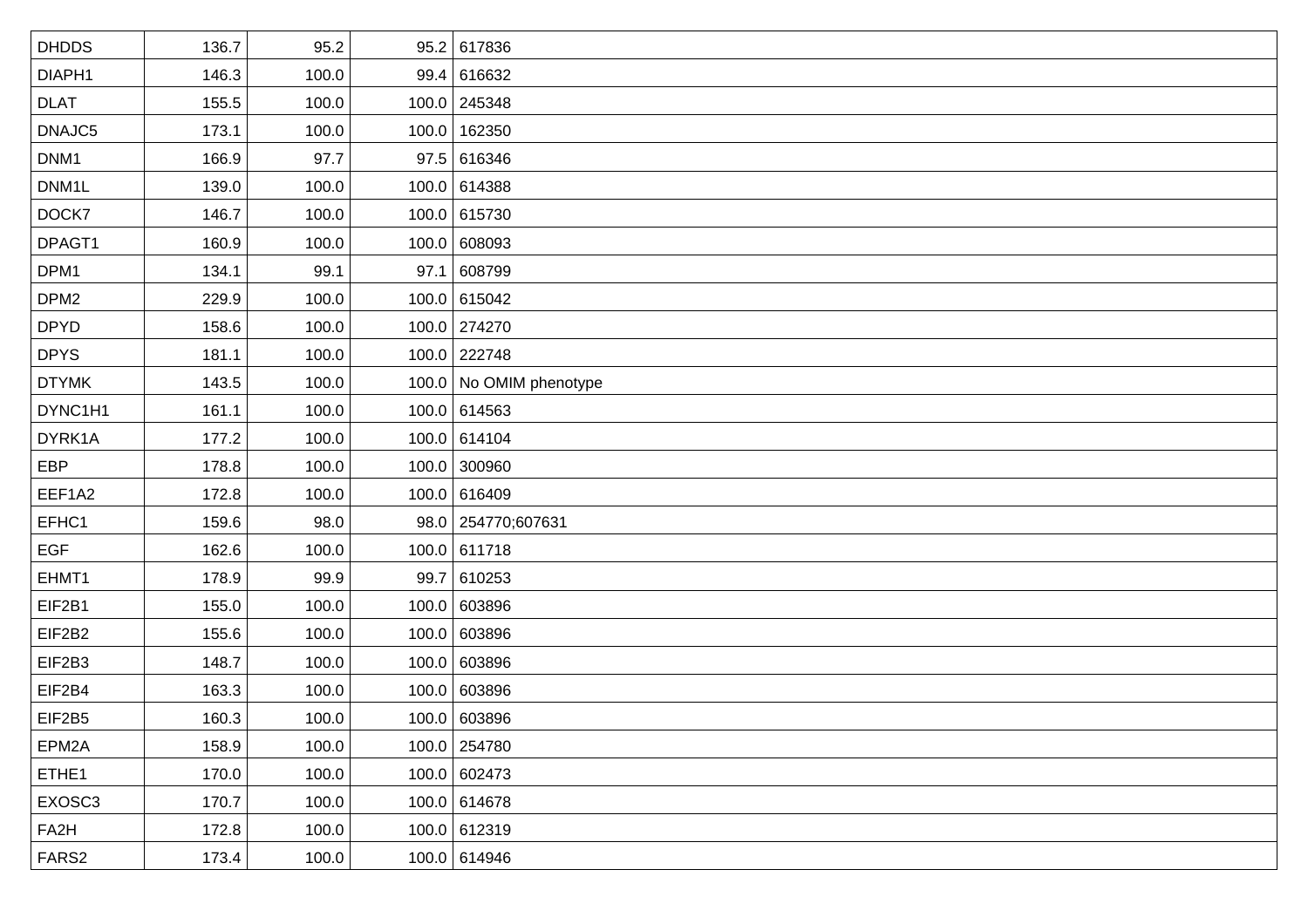| FGD1        | 194.7 | 100.0 | 100.0 305400        |
|-------------|-------|-------|---------------------|
| FGF12       | 171.1 | 100.0 | 100.0 617166        |
| <b>FLNA</b> | 204.7 | 100.0 | 100.0 300049        |
| FOLR1       | 223.5 | 100.0 | 100.0 613068        |
| FOXG1       | 202.8 | 100.0 | 99.9 613454         |
| FOXRED1     | 163.0 | 100.0 | 100.0 252010        |
| FRMPD4      | 174.4 | 98.3  | 98.3 300983         |
| FRRS1L      | 136.4 | 100.0 | 100.0 616981        |
| FXYD2       | 168.1 | 100.0 | 100.0 154020        |
| GABRA1      | 174.5 | 100.0 | 100.0 615744        |
| GABRB3      | 172.3 | 100.0 | 100.0 617113        |
| GABRG2      | 159.0 | 93.0  | 93.0 611277         |
| <b>GAMT</b> | 169.7 | 100.0 | 100.0 612736        |
| <b>GCK</b>  | 187.6 | 98.2  | 93.7 602485         |
| <b>GCSH</b> | 180.8 | 100.0 | 100.0 605899        |
| GLDC        | 171.1 | 100.0 | 100.0 605899        |
| GLRA1       | 166.6 | 100.0 | 100.0 149400        |
| <b>GLRB</b> | 160.3 | 100.0 | 100.0 614619        |
| GLUD1       | 199.0 | 100.0 | 100.0 606762        |
| GNAO1       | 170.5 | 100.0 | 100.0 615473        |
| GOSR2       | 162.3 | 100.0 | 100.0 614018        |
| GPC3        | 179.5 | 100.0 | 100.0 312870        |
| <b>GPHN</b> | 172.9 | 100.0 | 100.0 615501        |
| GRIA3       | 152.4 | 99.9  | 99.4 300699         |
| GRIN1       | 182.3 | 100.0 | 100.0 614254        |
| GRIN2A      | 212.5 | 100.0 | 100.0 245570        |
| GRIN2B      | 194.2 | 100.0 | 100.0 616139,613970 |
| GRIN2D      | 145.9 | 99.8  | 98.1   617162       |
| GRN         | 215.3 | 100.0 | 100.0 614706        |
| HACE1       | 138.3 | 100.0 | 100.0 616756        |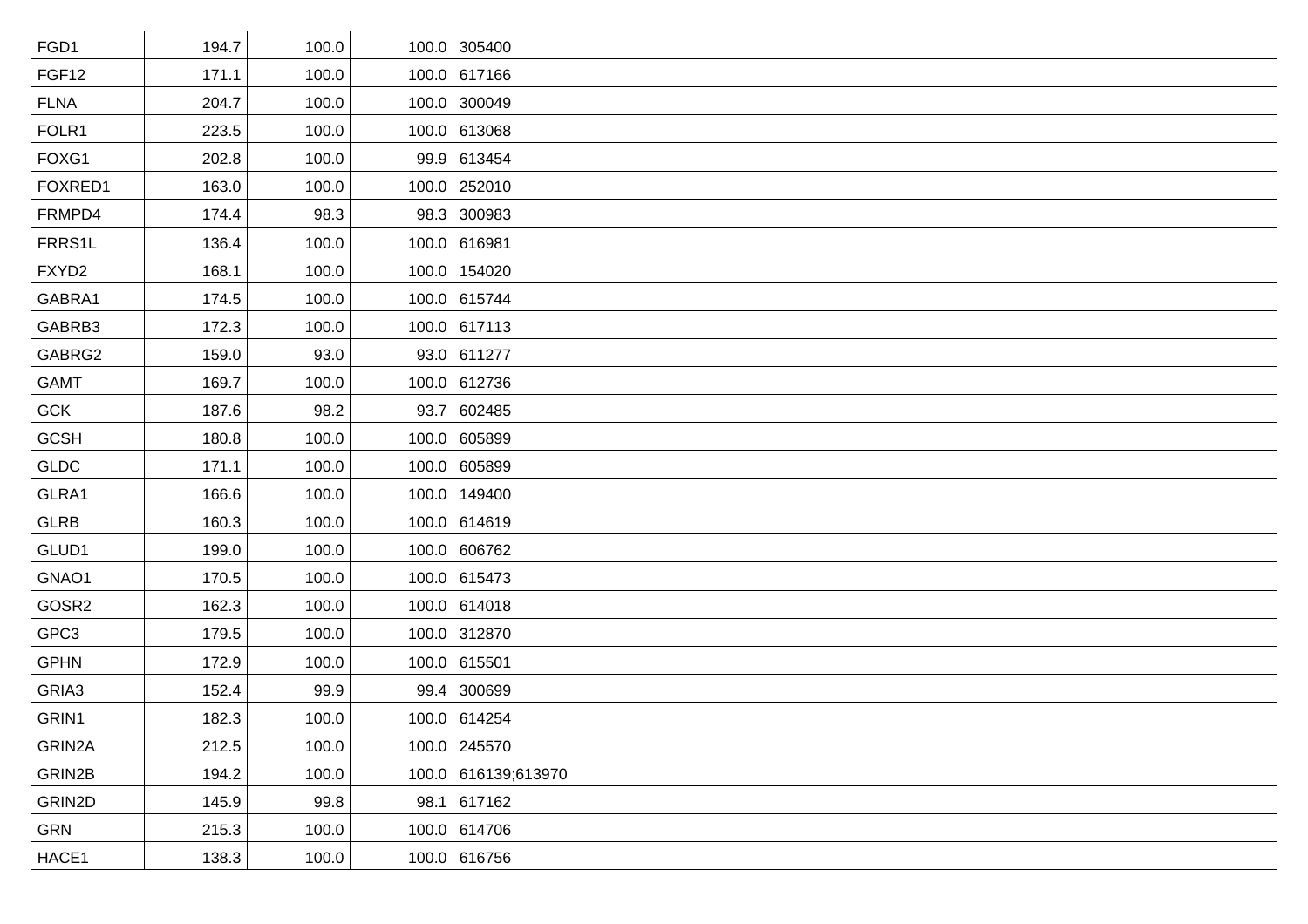| <b>HADH</b>       | 152.3 | 100.0 | 100.0 609975 |
|-------------------|-------|-------|--------------|
| HCFC1             | 214.5 | 100.0 | 100.0 309541 |
| HCN1              | 181.8 | 98.5  | 98.5 615871  |
| HECW <sub>2</sub> | 163.2 | 100.0 | 100.0 617268 |
| <b>HLCS</b>       | 181.7 | 100.0 | 100.0 253270 |
| <b>HNRNPU</b>     | 166.5 | 100.0 | 100.0 617391 |
| <b>HSD17B10</b>   | 192.3 | 100.0 | 100.0 300438 |
| <b>HSD17B4</b>    | 133.6 | 96.6  | 96.6 261515  |
| IDH <sub>2</sub>  | 203.7 | 100.0 | 100.0 613657 |
| IER3IP1           | 157.3 | 100.0 | 100.0 614231 |
| IFIH1             | 158.4 | 100.0 | 100.0 615846 |
| IQSEC2            | 181.2 | 99.6  | 98.7 309530  |
| IRF2BPL           | 225.6 | 100.0 | 100.0 618088 |
| <b>ITPA</b>       | 172.9 | 100.0 | 100.0 616647 |
| JAM3              | 163.1 | 100.0 | 100.0 613730 |
| KANSL1            | 285.2 | 100.0 | 100.0 610443 |
| KATNB1            | 171.7 | 100.0 | 100.0 616212 |
| KCNA1             | 226.5 | 100.0 | 100.0 160120 |
| KCNA2             | 207.7 | 100.0 | 100.0 616366 |
| KCNB1             | 193.3 | 100.0 | 100.0 616056 |
| KCNC1             | 237.1 | 100.0 | 100.0 616187 |
| KCNH1             | 185.7 | 98.7  | 98.7 611816  |
| KCNJ10            | 192.3 | 100.0 | 100.0 612780 |
| KCNJ11            | 209.6 | 100.0 | 100.0 601820 |
| KCNMA1            | 165.4 | 100.0 | 100.0 609446 |
| KCNQ <sub>2</sub> | 218.8 | 100.0 | 100.0 613720 |
| KCNQ3             | 182.6 | 100.0 | 100.0 121201 |
| KCNT1             | 170.6 | 99.8  | 99.2 614959  |
| KCNT <sub>2</sub> | 147.6 | 100.0 | 100.0 617771 |
| KCTD7             | 186.4 | 100.0 | 100.0 611726 |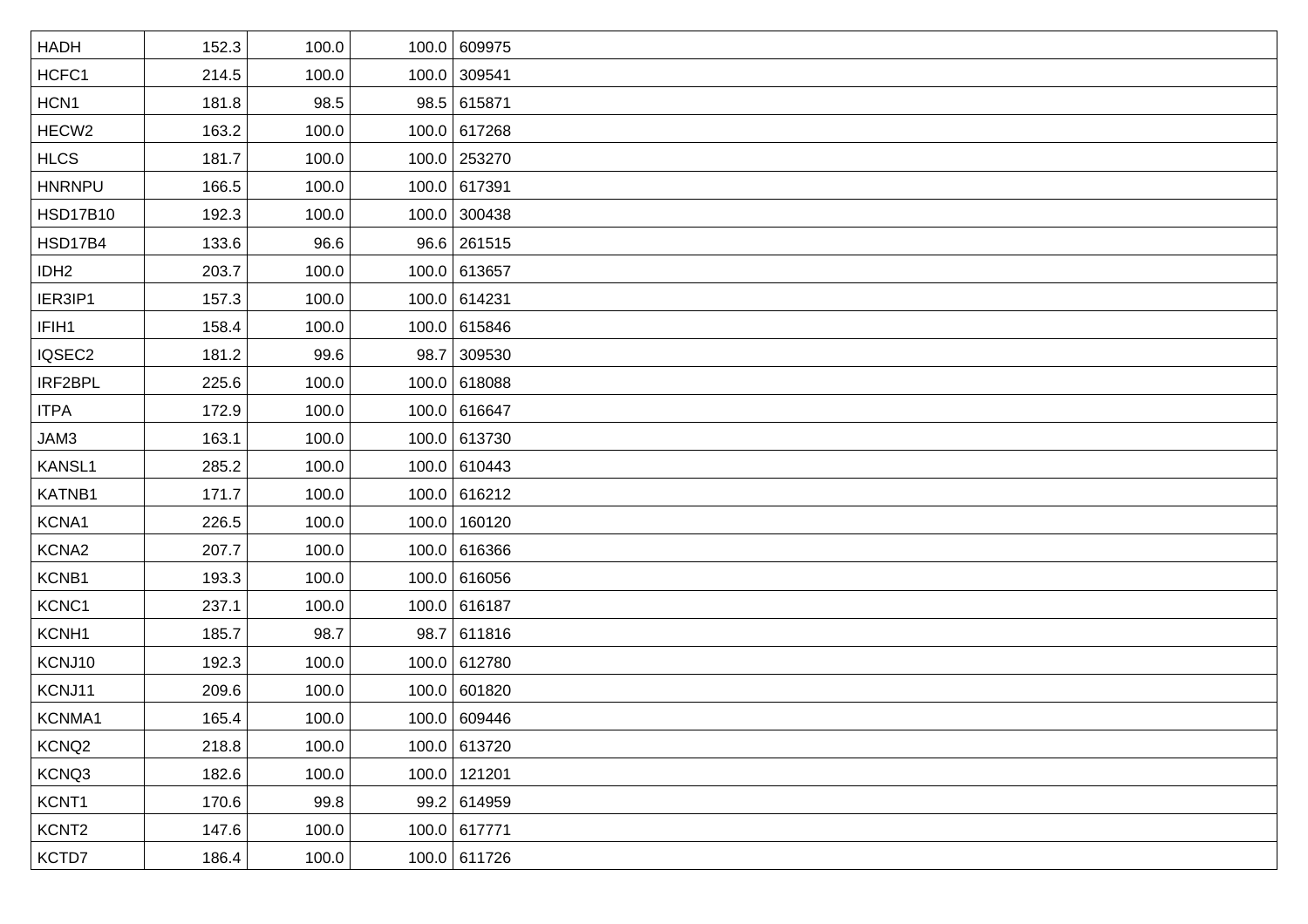| KDM5C             | 205.5 | 100.0 |           | 100.0 300534   |
|-------------------|-------|-------|-----------|----------------|
| KDM6B             | 213.4 | 100.0 |           | 100.0 618505   |
| KIF5A             | 150.9 | 100.0 |           | 100.0 617235   |
| KMT5B             | 160.0 | 100.0 |           | 100.0 617788   |
| <b>KPTN</b>       | 170.3 | 100.0 |           | 100.0 615637   |
| LAMB1             | 160.5 | 100.0 |           | 100.0 615191   |
| LGI1              | 184.0 | 100.0 |           | 100.0 600512   |
| <b>LIAS</b>       | 152.6 | 100.0 |           | 100.0 614462   |
| MAPK8IP3          | 201.8 | 100.0 |           | 100.0 618443   |
| MBD <sub>5</sub>  | 188.3 | 100.0 |           | 100.0 156200   |
| MECP2             | 143.9 | 100.0 |           | 99.9 312750    |
| MED <sub>12</sub> | 186.8 | 100.0 |           | 100.0 309520   |
| MEF2C             | 164.3 | 100.0 |           | 100.0 613443   |
| <b>MFF</b>        | 140.4 | 100.0 |           | 100.0 617086   |
| MFSD8             | 168.3 | 100.0 |           | 100.0 610951   |
| MLC1              | 164.6 | 100.0 |           | 100.0 604004   |
| MOCS1             | 175.0 | 100.0 |           | 100.0 252150   |
| MOCS2             | 159.1 | 100.0 |           | 100.0 252160   |
| MPDU1             | 149.1 | 100.0 |           | 100.0 609180   |
| <b>MPDZ</b>       | 157.6 | 100.0 |           | 100.0 615219   |
| <b>MTFMT</b>      | 155.2 | 100.0 |           | 100.0 614947   |
| <b>MTHFR</b>      | 167.3 | 100.0 |           | 100.0 236250   |
| <b>MTOR</b>       | 193.8 | 100.0 |           | 100.0 616638   |
| <b>MTRR</b>       | 167.0 | 100.0 |           | 100.0 236270   |
| NACC1             | 206.6 | 100.0 |           | 100.0 617393   |
| <b>NANS</b>       | 190.4 | 100.0 |           | 100.0 610442   |
| NARS2             | 148.2 | 100.0 |           | 100.0 616239   |
| <b>NBEA</b>       | 152.7 | 100.0 | $100.0$ - |                |
| <b>NCDN</b>       | 200.6 | 100.0 |           | 100.0 619373   |
| NDUFA1            | 157.3 | 100.0 |           | $100.0$ 252010 |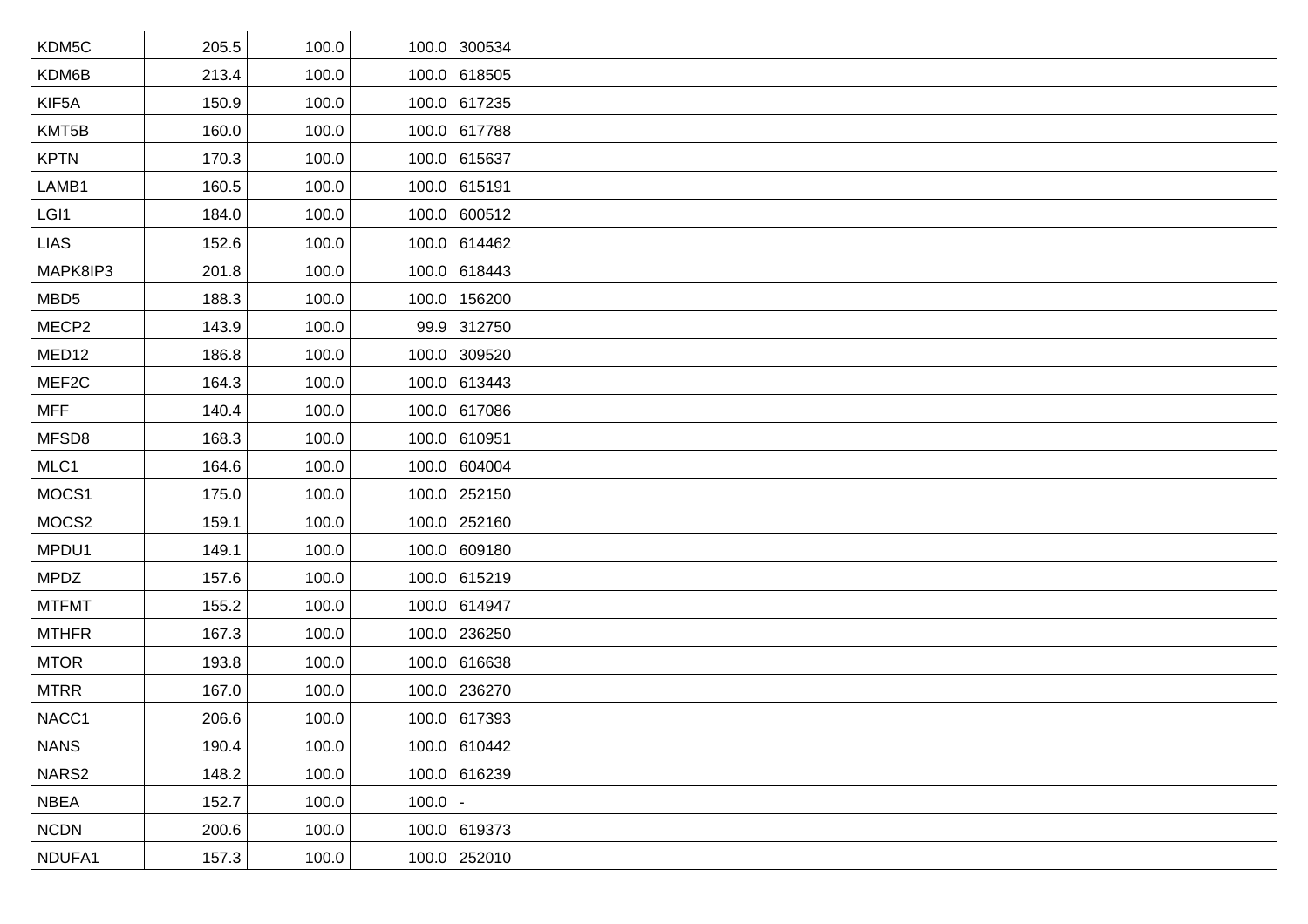| NDUFA11           | 176.4 | 100.0 | 100.0 252010   |
|-------------------|-------|-------|----------------|
| NDUFAF1           | 166.4 | 100.0 | 100.0 252010   |
| NDUFAF2           | 149.4 | 100.0 | 100.0 252010   |
| NDUFAF3           | 177.0 | 100.0 | 100.0 252010   |
| NDUFAF4           | 126.6 | 100.0 | 100.0 252010   |
| NDUFAF5           | 145.7 | 100.0 | 100.0 252010   |
| NDUFB3            | 149.0 | 100.0 | 100.0 252010   |
| NDUFB9            | 153.2 | 98.7  | 98.7 252010    |
| NDUFS1            | 152.8 | 100.0 | 100.0 252010   |
| NDUFS2            | 142.4 | 100.0 | 100.0 252010   |
| NDUFS3            | 181.1 | 95.6  | $91.5$ 252010  |
| NDUFS4            | 142.1 | 100.0 | 100.0 252010   |
| NDUFS6            | 202.4 | 100.0 | 100.0 252010   |
| NDUFV1            | 179.1 | 100.0 | 100.0 252010   |
| NDUFV2            | 130.8 | 100.0 | 100.0 252010   |
| NECAP1            | 157.6 | 100.0 | 100.0 615833   |
| NEDD4L            | 168.6 | 100.0 | 100.0 617201   |
| NEU1              | 295.0 | 100.0 | 100.0 256550   |
| <b>NEXMIF</b>     | 190.7 | 100.0 | 100.0 300912   |
| NGLY1             | 159.7 | 100.0 | 100.0 615273   |
| NHLRC1            | 214.7 | 100.0 | 100.0 254780   |
| NPRL <sub>2</sub> | 162.0 | 100.0 | 100.0 617116   |
| NPRL3             | 163.3 | 100.0 | 100.0 617118   |
| NRXN1             | 189.2 | 100.0 | 100.0 614325   |
| <b>NUBPL</b>      | 155.4 | 100.0 | 100.0 252010   |
| NUS1              | 177.2 | 100.0 | 100.0 617831   |
| <b>OCLN</b>       | 215.5 | 100.0 | $100.0$ 251290 |
| OFD1              | 128.6 | 100.0 | 100.0 311200   |
| OPHN1             | 153.5 | 100.0 | 99.3 300486    |
| PACS1             | 162.3 | 100.0 | 100.0 615009   |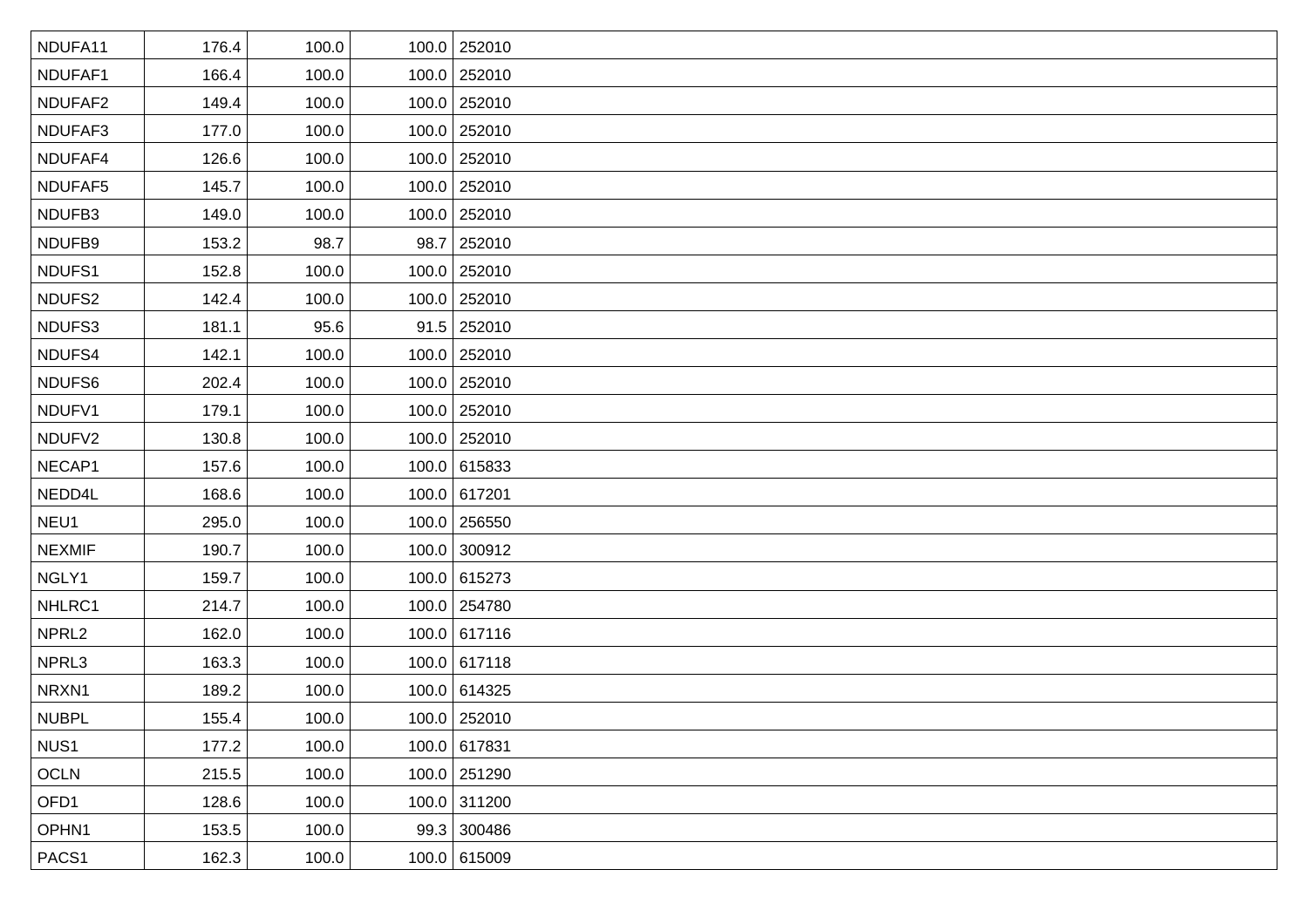| PACS <sub>2</sub> | 158.3 | 100.0 | 100.0 618067 |
|-------------------|-------|-------|--------------|
| PAFAH1B1          | 146.7 | 100.0 | 100.0 607432 |
| PAK3              | 144.8 | 100.0 | 99.9 300558  |
| <b>PC</b>         | 187.9 | 100.0 | 100.0 266150 |
| PCDH19            | 220.8 | 100.0 | 100.0 300088 |
| PDHA1             | 155.2 | 100.0 | 100.0 312170 |
| PDHB              | 162.3 | 100.0 | 100.0 614111 |
| <b>PDHX</b>       | 145.9 | 100.0 | 100.0 245349 |
| PDP1              | 165.1 | 100.0 | 100.0 608782 |
| PDX1              | 181.6 | 100.0 | 100.0 245349 |
| <b>PET100</b>     | 172.9 | 100.0 | 100.0 220110 |
| PEX1              | 148.7 | 100.0 | 100.0 214100 |
| <b>PEX10</b>      | 201.3 | 100.0 | 100.0 614870 |
| <b>PEX12</b>      | 159.1 | 100.0 | 100.0 614859 |
| PEX <sub>13</sub> | 172.8 | 100.0 | 100.0 614883 |
| PEX14             | 167.4 | 100.0 | 100.0 614887 |
| PEX <sub>16</sub> | 183.1 | 100.0 | 100.0 614876 |
| PEX19             | 152.9 | 100.0 | 100.0 614886 |
| PEX26             | 158.3 | 100.0 | 100.0 614872 |
| PEX <sub>3</sub>  | 130.0 | 100.0 | 100.0 614882 |
| PEX <sub>5</sub>  | 170.9 | 100.0 | 100.0 600414 |
| PEX <sub>6</sub>  | 189.6 | 100.0 | 100.0 614862 |
| PGAP3             | 200.6 | 100.0 | 100.0 615716 |
| PHF <sub>6</sub>  | 137.6 | 100.0 | 99.9 301900  |
| PHGDH             | 179.1 | 100.0 | 100.0 601815 |
| <b>PIGA</b>       | 168.3 | 100.0 | 100.0 300868 |
| <b>PIGN</b>       | 138.5 | 98.8  | 98.8 614080  |
| <b>PIGO</b>       | 208.3 | 100.0 | 100.0 614749 |
| <b>PIGP</b>       | 138.8 | 100.0 | 100.0 617599 |
| <b>PIGT</b>       | 178.2 | 100.0 | 100.0 615398 |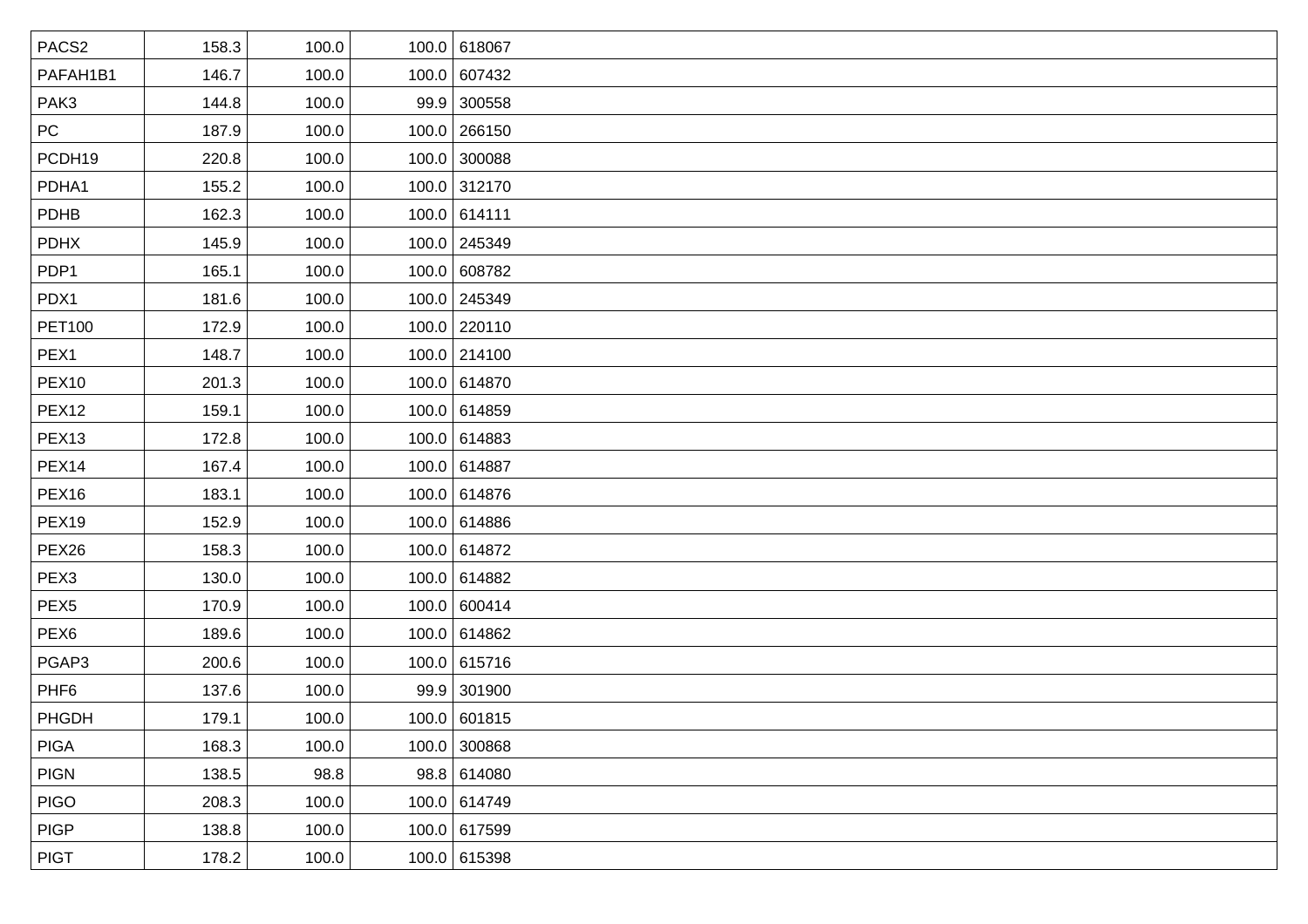| PLA2G6            | 159.3 | 92.3  | 92.3   256600  |
|-------------------|-------|-------|----------------|
| PLCB1             | 157.9 | 100.0 | 100.0 613722   |
| PLP1              | 193.0 | 100.0 | 100.0 312080   |
| <b>PLPBP</b>      | 135.9 | 100.0 | 100.0 617290   |
| PMM <sub>2</sub>  | 134.3 | 100.0 | 100.0 212065   |
| <b>PNKP</b>       | 176.9 | 100.0 | 100.0 613402   |
| <b>PNPO</b>       | 161.6 | 100.0 | 100.0 610090   |
| <b>POLG</b>       | 180.5 | 100.0 | 100.0 203700   |
| PPP2R1A           | 205.9 | 93.7  | 93.6 616362    |
| PPP2R5D           | 170.4 | 100.0 | 100.0 616355   |
| PPT <sub>1</sub>  | 128.6 | 82.5  | 82.5 256730    |
| PQBP1             | 178.8 | 100.0 | 100.0 309500   |
| PRF1              | 257.8 | 100.0 | 100.0 603553   |
| PRICKLE1          | 177.9 | 100.0 | 100.0 612437   |
| PRRT2             | 222.2 | 100.0 | 100.0 605751   |
| <b>PSAP</b>       | 170.5 | 100.0 | 100.0 611722   |
| PTRH <sub>2</sub> | 202.8 | 100.0 | 100.0 616263   |
| <b>PTS</b>        | 148.4 | 100.0 | 100.0 261640   |
| PUM1              | 161.5 | 100.0 | 100.0 617931   |
| <b>PURA</b>       | 206.3 | 100.0 | 100.0 616158   |
| PYCR2             | 180.6 | 100.0 | 100.0 616420   |
| QARS1             | 159.6 | 100.0 | 100.0 615760   |
| QDPR              | 147.2 | 100.0 | 100.0 261630   |
| RAB39B            | 198.3 | 100.0 | $100.0$ 300271 |
| RARS2             | 138.9 | 100.0 | 100.0 611523   |
| RNASEH2A          | 177.8 | 100.0 | 100.0 610333   |
| RNASEH2B          | 119.9 | 91.0  | 91.0   610181  |
| RNASEH2C          | 227.6 | 100.0 | 100.0 610329   |
| <b>ROGDI</b>      | 182.4 | 100.0 | 100.0 226750   |
| RPS6KA3           | 129.2 | 100.0 | 99.7 303600    |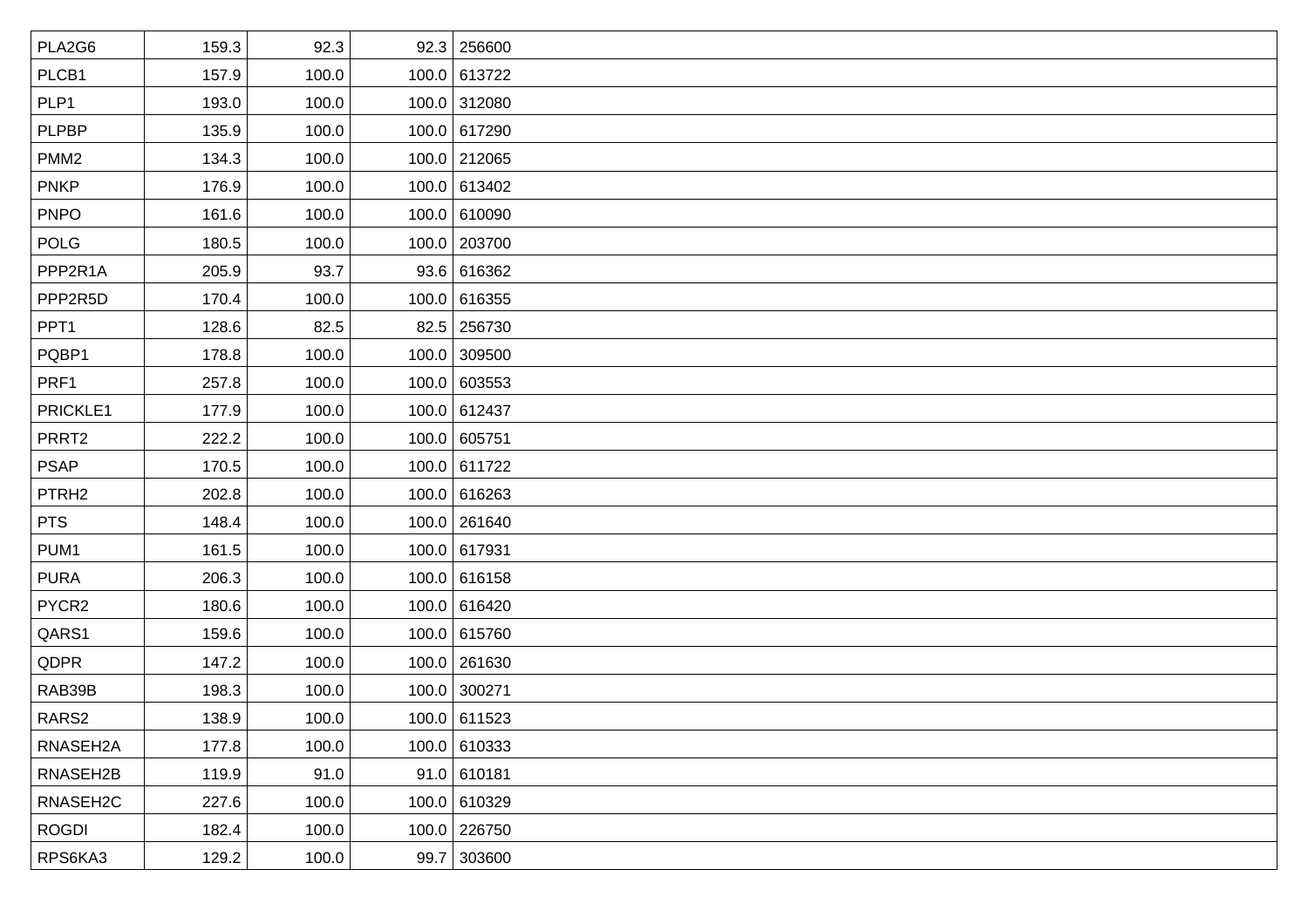| RRM2B              | 136.5 | 100.0 |       | 100.0 612075        |
|--------------------|-------|-------|-------|---------------------|
| SAMHD1             | 158.4 | 100.0 |       | 100.0 612952        |
| SCARB2             | 152.1 | 100.0 |       | 100.0 254900        |
| SCN1A              | 175.4 | 100.0 |       | 100.0 607208        |
| SCN1B              | 176.6 | 100.0 |       | 99.9 604233         |
| SCN <sub>2</sub> A | 179.1 | 100.0 |       | 100.0 613721        |
| SCN3A              | 187.0 | 100.0 |       | 100.0 617935;617938 |
| SCN8A              | 175.1 | 100.0 |       | 100.0 614558        |
| SEMA6B             | 188.5 | 100.0 | 100.0 |                     |
| <b>SEPSECS</b>     | 148.2 | 100.0 |       | 100.0 613811        |
| SERPINI1           | 142.6 | 100.0 |       | 100.0 604218        |
| SHANK3             | 177.8 | 97.9  |       | 96.5   606232       |
| SIK1               | 285.6 | 100.0 |       | 100.0 616341        |
| <b>SLC12A5</b>     | 148.4 | 97.4  |       | 97.4 616645         |
| <b>SLC13A5</b>     | 164.0 | 100.0 |       | 100.0 608305        |
| <b>SLC16A1</b>     | 171.2 | 100.0 |       | 100.0 610021        |
| <b>SLC19A3</b>     | 182.6 | 98.7  |       | 98.7 607483         |
| SLC1A2             | 160.7 | 100.0 |       | 100.0 617105        |
| <b>SLC25A1</b>     | 181.5 | 100.0 |       | 100.0 615182        |
| <b>SLC25A15</b>    | 160.4 | 100.0 |       | 100.0 238970        |
| <b>SLC25A22</b>    | 193.2 | 100.0 |       | 100.0 609304        |
| SLC2A1             | 176.0 | 100.0 |       | 100.0 606777        |
| <b>SLC35A2</b>     | 210.0 | 100.0 |       | 100.0 300896        |
| SLC6A1             | 154.1 | 100.0 |       | 100.0 616421        |
| SLC6A8             | 152.4 | 100.0 |       | 100.0 300352        |
| SLC9A6             | 153.9 | 100.0 |       | 99.2 300243         |
| SMARCA2            | 148.4 | 98.4  |       | 97.8 601358         |
| SMC <sub>1</sub> A | 161.6 | 100.0 |       | 100.0 300590        |
| SMPD4              | 170.6 | 100.0 |       | 100.0 618622        |
| SMS                | 141.4 | 100.0 |       | $100.0$ 309583      |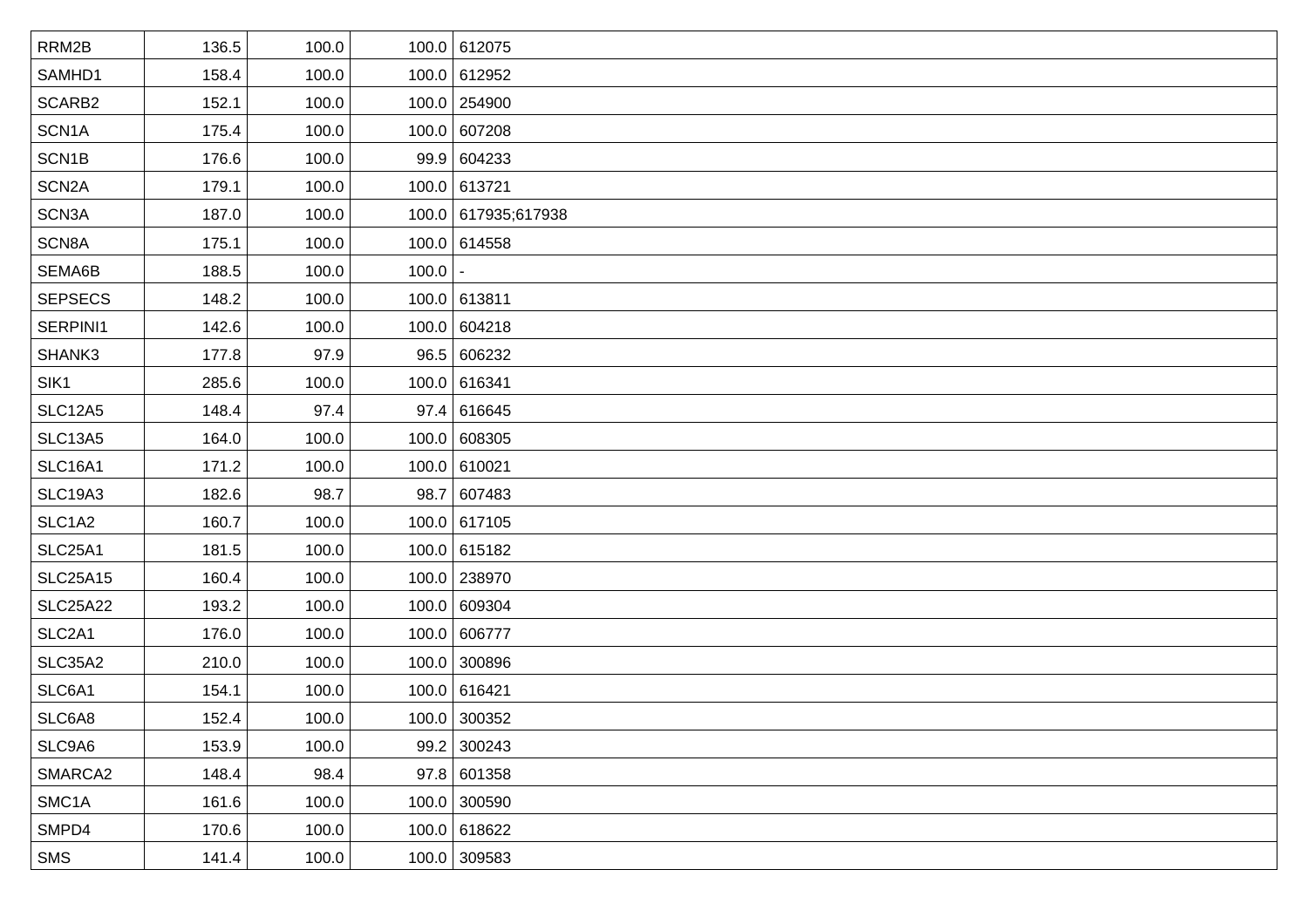| SNAP25             | 161.1 | 100.0 | $100.0$   - |                     |
|--------------------|-------|-------|-------------|---------------------|
| SPATA5             | 155.7 | 100.0 |             | 100.0 616577        |
| SPTAN1             | 150.1 | 100.0 |             | 100.0 613477        |
| ST3GAL3            | 157.1 | 95.6  |             | 95.2   615006       |
| ST3GAL5            | 142.0 | 98.7  |             | 98.7 609056         |
| STX1B              | 177.8 | 100.0 |             | 100.0 616172        |
| STXBP1             | 153.5 | 100.0 |             | 100.0 612164        |
| <b>SUOX</b>        | 196.8 | 100.0 |             | 100.0 272300        |
| SYN1               | 175.0 | 100.0 |             | 100.0 300491        |
| SYNGAP1            | 244.4 | 100.0 |             | 100.0 612621        |
| SYNJ1              | 144.6 | 100.0 |             | 100.0 617389        |
| <b>SYP</b>         | 196.8 | 100.0 |             | 100.0 300802        |
| SZT <sub>2</sub>   | 172.9 | 100.0 |             | 100.0 615476        |
| TANGO <sub>2</sub> | 183.2 | 100.0 |             | 100.0 616878        |
| <b>TBC1D23</b>     | 134.5 | 100.0 |             | 100.0 617695        |
| <b>TBC1D24</b>     | 203.1 | 100.0 |             | 100.0 615338        |
| <b>TBCD</b>        | 177.3 | 100.0 |             | 100.0 617193        |
| <b>TBCE</b>        | 143.8 | 100.0 |             | 100.0 241410        |
| TCF4               | 178.6 | 100.0 |             | 100.0 610954        |
| TDP <sub>2</sub>   | 168.2 | 100.0 |             | 100.0 616949        |
| TOE1               | 171.1 | 100.0 |             | 100.0 614969        |
| TPP1               | 174.1 | 100.0 |             | 100.0 204500        |
| TREX1              | 245.3 | 100.0 |             | 100.0 225750        |
| TRPM3              | 171.5 | 100.0 | 100.0       |                     |
| TRPM6              | 168.0 | 100.0 |             | 100.0 602014        |
| TSC1               | 207.5 | 100.0 |             | 100.0 607341;191100 |
| TSC <sub>2</sub>   | 228.1 | 100.0 |             | 100.0 613254        |
| TSEN15             | 181.5 | 100.0 |             | 100.0 617026        |
| TSEN <sub>2</sub>  | 166.3 | 100.0 |             | 100.0 612389        |
| TSEN54             | 186.0 | 100.0 |             | 100.0 277470        |